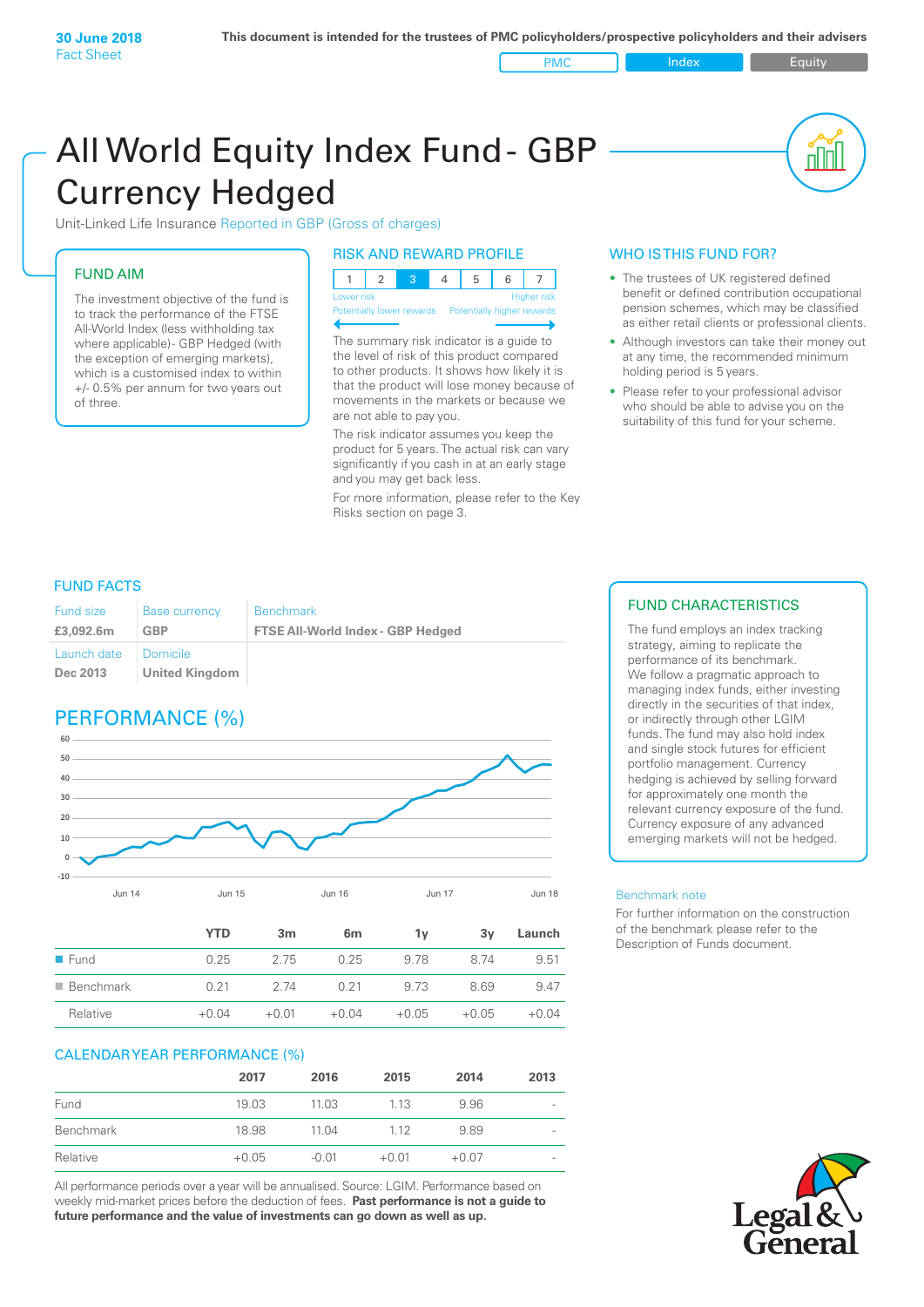### All World Equity Index Fund - GBP Currency Hedged

Unit-Linked Life Insurance Reported in GBP (Gross of charges)

### PORTFOLIO BREAKDOWN

All data source LGIM unless otherwise stated. Totals may not sum due to rounding. In order to minimise transaction costs, the Fund will not always own all the assets that constitute the index and on occasion it will own assets that are not in the index.



### SECTOR (%)

| $\blacksquare$ Financials | 216  |
|---------------------------|------|
| <b>Technology</b>         | 14.9 |
| Industrials               | 12.6 |
| ■ Consumer Goods          | 12.0 |
| ■ Consumer Services       | 11.3 |
| ■ Health Care             | 10.5 |
| $\Box$ Oil & Gas          | 6.7  |
| ■ Basic Materials         | 46   |
| $\blacksquare$ Utilities  | 3.0  |
| $\Box$ Other              | 3.0  |
|                           |      |

## MARKET CAPITALISATION (%) TOP 10 HOLDINGS (%)

| $\blacksquare$ Large | 94.8 |
|----------------------|------|
| $\blacksquare$ Mid   | 44   |
| $\blacksquare$ Small | 0.0  |
| $\blacksquare$ Micro | 0.0  |
| Cash and Equivalents | 0 8  |

■ Top 10 holdings 11.4% Rest of portfolio 88.6%

| Apple Inc                | 2 O            |
|--------------------------|----------------|
| Microsoft Corp           | 17             |
| Amazon Com               | 1.5            |
| Alphabet                 | 15             |
| Facebook                 | 1 <sub>0</sub> |
| Berkshire Hathaway       | 08             |
| JPMorgan Chase & Co      | 0 S            |
| Exxon Mobil Corporation  | 08             |
| Johnson & Johnson        | 0.7            |
| <b>Royal Dutch Shell</b> | ()             |
|                          |                |

### REGION (%)

| North America                 | 55.6 |
|-------------------------------|------|
| Europe (ex UK)                | 14.3 |
| <b>World Emerging Markets</b> | 9.8  |
| Japan                         | 84   |
| UK (World)                    | 6.0  |
| Asia Pac ex Japan Dev         | 5.7  |
| Middle East/Africa Dev        | 02   |
|                               |      |



The Index Fund Management team comprises 25 fund managers, supported by two analysts. Management oversight is provided by the Global Head of Index Funds. The team has average industry experience of 15 years, of which seven years has been at LGIM, and is focused on achieving the equally important objectives of close tracking and maximising returns.